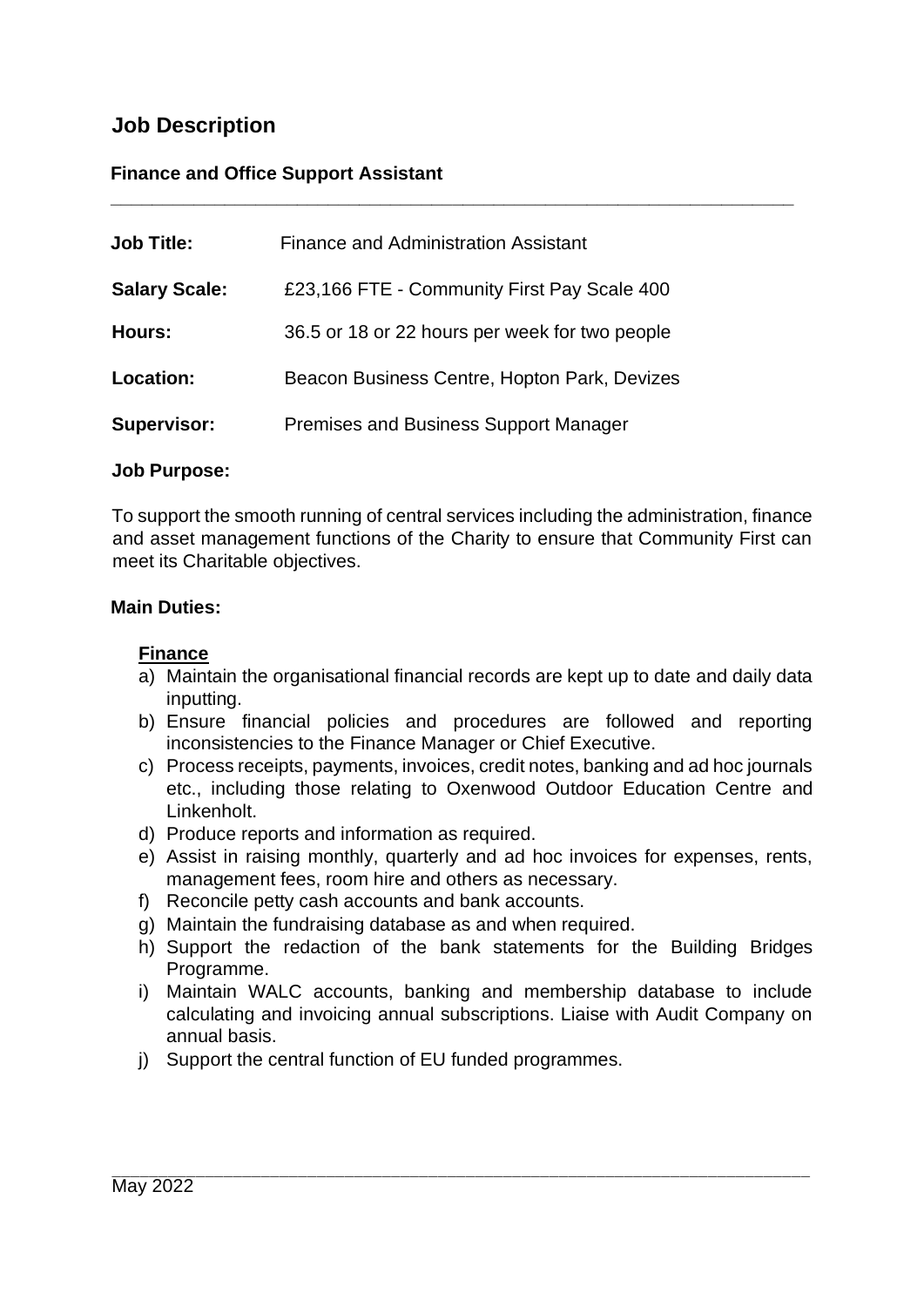## **Administration**

- a) Support the Community First membership database and assist with related administration.
- b) Assist with AGM preparation and Awards.
- c) Provide administration support to all departments as agreed by the Leadership team.
- d) Assist in answering telephone calls to Community First's general number.
- e) Maintaining consumables and data for copiers and franking machine.
- f) Support the premises and asset management within the organisation such as key office systems including the telephone system, fire alarm and door entry systems, photocopier, Neopost, mobile phones and other contract relationships as required.
- g) Support the property functions of the Hopton offices and Oxenwood Outdoor Education Centre and Linkenholt including tenancy issues, Renewable Heating Initiative (RHI) and OFGEM, cleaning contract, repairs, and Healthy and Safety.
- h) Support the administration relating to Our Outdoor Education Centres with bookings, enquiries and other administration as required.
- i) Support the management of the fleet of vehicles ensuring legal compliance, schedule of MOTs, Health and Safety checks

## **General Duties**

The post-holder will contribute to achieving the overall mission of Community First.

- Budget holders assume financial responsibility for own operational budget. Non budget holders ensure expenditure is necessary and within budget constraints.
- Participate in the team working approach of Community First
- Take responsibility for her / his own development, inform the line manager of any development needs and take part in prescribed development activities
- Work within the agreed policies and procedures of Community First
- Carry out such other general duties as shall be determined by the Chief Executive. Support other members of staff as required by the workload and by absences due to leave, sickness etc.
- Ensure that office security is maintained, data protection is adhered to and confidences are not breached.
- Promote an alert approach to Health and Safety at Work matters and maintain compliance with the terms of the Hopton Fire Certificate.

Community First is committed to Equal Opportunities and the post holder is expected to be familiar with the Dignity at Work Policy and to complete his or her duties in a manner consistent with this policy.